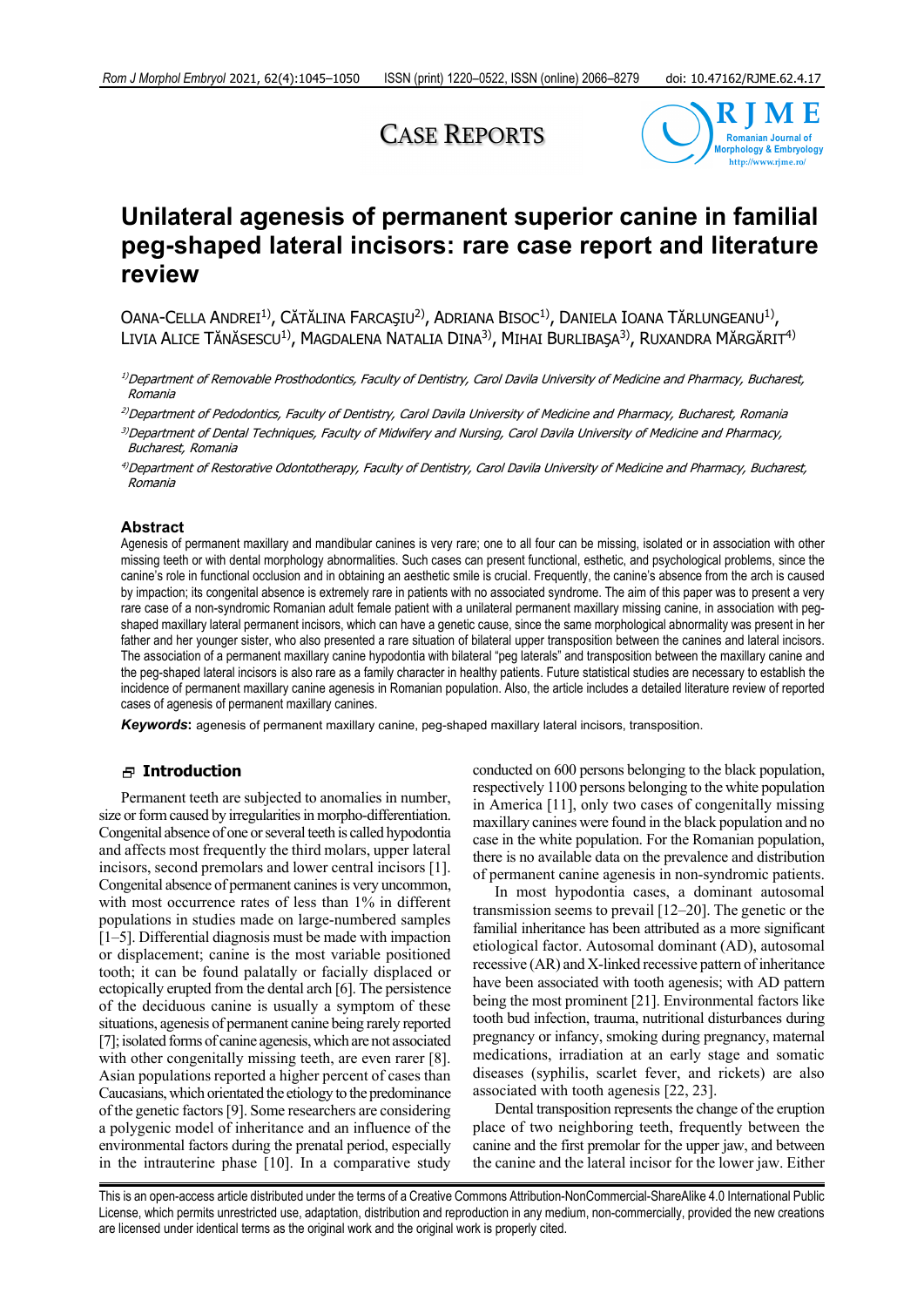unilaterally or bilaterally, the prevalence of transposition is low, with values below 1% in any population. Transposition is more common in women [24] and in the upper jaw than in the mandible; unilateral transposition has a higher prevalence than bilateral [25, 26]. For the maxillary, the most common tooth involved in transposition is the canine; the transposition with the lateral incisor is found in only 20% of all cases, the rest of the cases involving the first premolar [27].

## **Aim**

The aim of this case report was to highlight a case of non-syndromic unilateral agenesis of left permanent maxillary canine, along with peg-shaped bilateral maxillary permanent lateral incisors in a healthy 34-year-old Romanian female patient; her father and sister had all permanent canines present on the arches, but the same peg-shaped lateral incisors, in contrast to her mother, who presented no number or shape dental modifications. Also, the sister presented a rare situation of bilateral upper transposition of the permanent canines and peg-shaped lateral incisors, suggesting a genetic etiology. Detailed dental and general history data were obtained from each of all four patients; for the first patient, any possibility of extraction or avulsion by traumatism of the maxillary left permanent canine was excluded. This article also presents a literature review of reported cases of agenesis of permanent maxillary canines, and also of prevalence, etiology and clinical implications of the condition.

#### **Case presentations**

## **Case No. 1**

A 34-year-old Romanian female patient having no general medical condition came to our Clinic accusing pain on the level of the left mandibular first molar, 3.6. On intraoral examination, we noticed the retention of the left primary canine and the peg-shaped lateral permanent incisors (Figure 1, a and b). On the panoramic and periapical X-rays, we discovered the agenesis of the left permanent canine, 2.3; the degree of the root resorption of the persistent primary canine was minimal (Figure 2, a and b). The patient also presented no other agenesis but of all third molars, confirmed both radiologically and through anamnesis, the other missing teeth being extracted at different ages, due to the carious complications. Occlusion and physiognomy were affected. The patient did not benefit of specialized treatment during childhood; the retained primary canine with minimal root resorption was positive, preserving the dental arch integrity and providing a good clinical situation for a later implant–prosthetic rehabilitation. Considering the age, extraction of the deciduous canine with orthodontic space closure and premolar crown-plasty was not an option. The treatment planning agreed with the patient was temporization until the loss of the deciduous canine.



**Figure 1 –** *(a and b) Aspect of the mandibular arch at presentation; aspect of pegshaped maxillary lateral incisors, persistence of the primary maxillary left superior canine.*

**Figure 2 –** *(a and b) Panoramic radiological investigation showing the absence of the permanent maxillary left canine; retroalveolar radiograph showing the minimal degree of the root resorption of the persistent primary canine.*



denture was very limited, making the prosthetic restoration a challenging task. For better esthetic results, the patient was asked to bring old photos; on these images the peg-shaped maxillary lateral incisors were clearly observed, but also the presence of both permanent canines (Figure 4, a and b).

## **Case No. 3**

The third patient, the 30-year-old first patient's sister, presented the same shape and aspect of the first patient's permanent canine and lateral incisors, but in a rare situation of bilateral transposition, which was confirmed on the panoramic X-ray (Figure 5). She also presented no other

A 62-year-old male patient, the father of the first patient, came to the our Clinic soliciting treatment for his partially edentulous state, accusing affected esthetics and difficulties in mastication; the maxillary arch was in a second class Kennedy edentulous state with two modifications, while on the mandibular arch only the second left molar was missing; on the maxillary arch the teeth were in a severe state of attrition; the interarch space was limited and the vertical dimension of occlusion severely reduced (Figure 3, a–c). The space available for fabricating the acrylic partial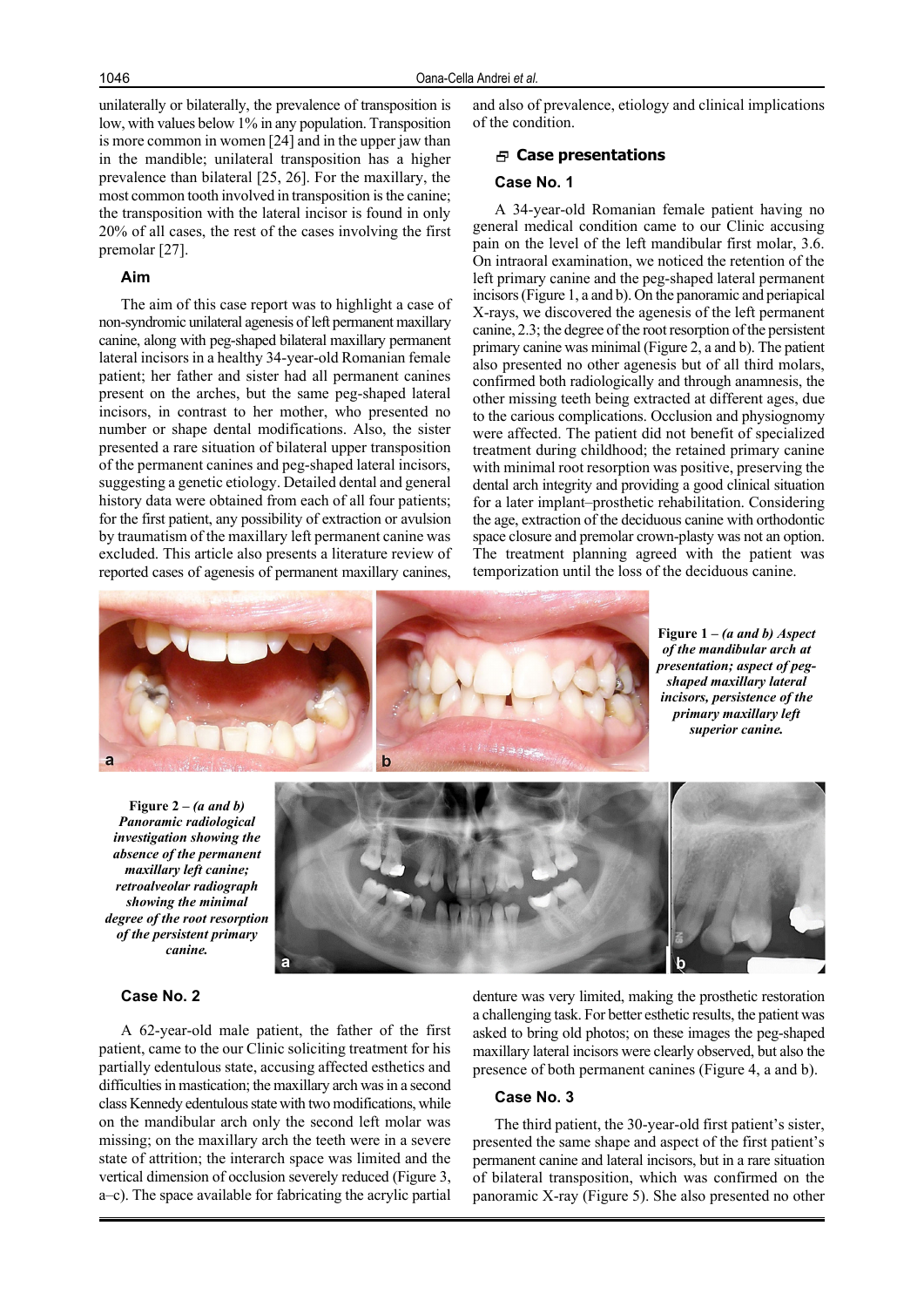agenesis; three of the four of her third molars were still on the arches, while the fourth was extracted six years ago. All her other missing teeth were also extracted at different ages, due to the carious complications. Occlusion and physiognomy were affected trough tooth shape, bilateral transposition between upper canines and lateral incisors and deficient space closure caused by absence of prosthetic or orthodontic treatment consecutive to early extractions. Only one of the edentulous spaces was restored using a three-unit bridge, in the adult age.

### **Case No. 4**

The fourth patient, the 58-year-old first and third patient's mother, came to our Clinic soliciting the replacement of her old upper bridges, accusing bad breath and esthetic issues. The clinical shape, aspect and alignment of her permanent canines and lateral incisors were normal; also, on her panoramic X-ray no sign of hypodontia or morphological variation of any tooth was detected (Figure 6).



**Figure 3 –** *(a–c) Present clinical situation of the second patient: diagnostic cast of the maxillary arch, diagnostic cast of the mandibular arch and occlusion, showing the pronounced abrasion of the remaining maxillary teeth.*

**Figure 4 –** *(a and b) Old photography of the father showing peg-shaped maxillary lateral incisors and the presence of both permanent canines; similar shape and aspect of the first patient's permanent canine and incisors.*





**Figure 5 –** *Panoramic radiological investigation showing the third patient's peg-shaped maxillary lateral incisors and the presence of both permanent canines, having similar shape with her father's and sister's.*

## **Discussions**

Some of the studies in literature reported a more frequent occurrence of unilateral tooth agenesis than bilateral, in maxilla than in mandible, in female patients than in male patients [3, 28]. Still, other authors found that bilateral form is more frequent [2]. In the present article, we report a case of a non-syndromic young female patient presenting a unilateral permanent maxillary canine agenesis. Bailit

**Figure 6 –** *Panoramic radiological investigation of the mother, showing the presence of both permanent maxillary canines and no similarity in incisor's or canine's shape.*

classification [10] considers the upper canine as stable, along with the upper central incisors, the first premolars and the first molars, while another study [29] found a very high prevalence of 3.7%, which can only be explained by the fact that the studied sample was very small (only 27 cases). In a study on the Chinese population made by Cho *et al.* [9], the absence of upper permanent canines was shown in 32 cases among 69 852, while another study led by Davis [30], also on the Chinese population, showed the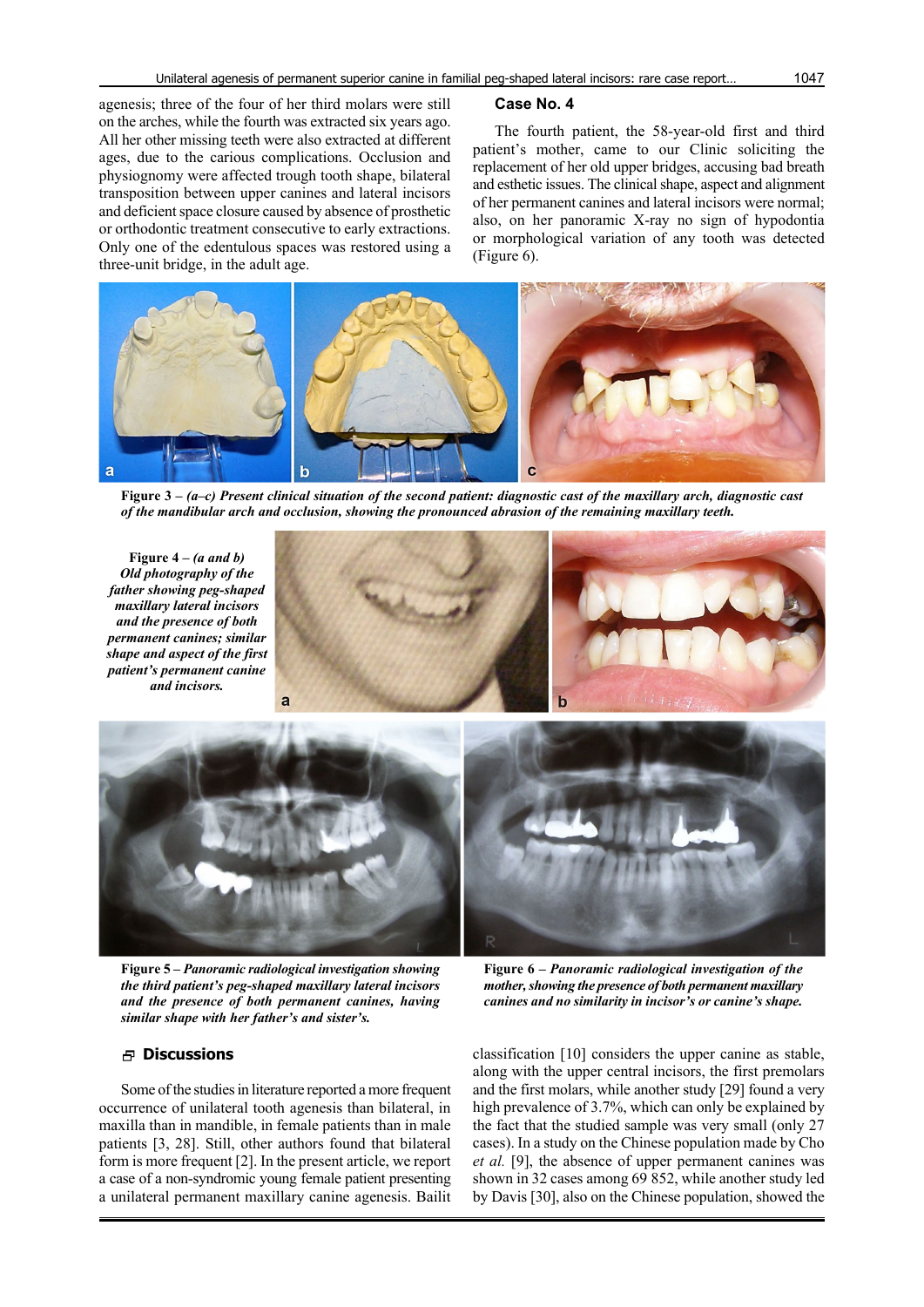absence of upper permanent canines in five cases among 1093. For the Japanese population, a percentage of 0.11% upper permanent canines missing was found [3]. For the European population the studies show a prevalence of permanent maxillary canine agenesis of 0.27%, a value found by Rózsa *et al.* [2] in the Hungarian population; a 0.37% value was found by Sisman *et al.* [31] in the Turkish population and a 2.1% value was found by Fekonja [32] in a study on Slovenian orthodontically treated children. The prevalence of permanent maxillary canine agenesis has been shown to be generally very low in the population, with a prevalence from 0.07% to 0.13% [33].

Rózsa *et al.* found various complications of dental anomalies associated with permanent canine agenesis, such as persisting primary canines, agenesis of permanent germs, presence of other primary supernumerary teeth or of a supernumerary cusp, and frequent occlusal disturbances [2]. Sharma reported a non-syndromic case of concomitant multiple supernumerary teeth and partial anodontia [34]. In our first case, besides the persistence of the primary left canine, we also found microdontia affecting the maxillary lateral permanent incisors of the patient, of the patient's father and sister, while the mother presented no hypodontia or morphological variation. In association with the pegshaped laterals, the sister also presented an upper bilateral transposition between the canines and lateral incisors, which is a very rare situation as well. In a study conducted by Fukuta *et al.* [3], three permanent canines were absent in two of the patients. Bazan reported two cases where he found the association between congenitally missing maxillary permanent canines and peg-shaped maxillary lateral incisors [35]. Similar to this study, Cho *et al.* [9] showed the association between congenitally missing maxillary permanent canines and microdontic bilateral maxillary permanent lateral incisors, reporting three such cases. Peck *et al.* [25] showed the association between transposition of the canine and first maxillary premolar and hypodontia of maxillary lateral incisor.

Microdontia affecting the maxillary lateral permanent incisors, known as "peg laterals", is one of the most common localized microdontia, with a prevalence between 0.8–8.4% [36]. Teeth size is predominantly genetically determined; it depends also on the race and endocrinal factors. Unilateral peg laterals are more commonly found; their bilateral presence is rare [37]. In our cases, three members of the same family (the father and his two daughters) share this trait, while the mother has normal lateral permanent incisors; none of them are suffering from any associated syndrome or systemic disease. Some authors reported an X-linked recessive heredity in five families (affected boys and their mothers) with hypohidrotic ectodermal dysplasia; the analysis of dental traits showed that the mothers, gene carriers, had a normal appearance but had either hypodontia or peg shape incisors [38]. A study comparing transposition between maxillary canine and first premolar with transposition between maxillary canine and lateral incisor showed that in both groups there is an increased percentage of association with peg-shaped lateral incisors or with other congenitally missing teeth [39]. In our case, no member of the family presented general medical conditions or syndromes; peg laterals appeared bilaterally and were present only in the father and daughters, the mother having normal shaped incisors. Galluccio *et al.* reported that more than 300 genes are involved in different phases of teeth development, sustaining the necessity to develop tests for early diagnosis of anomalies in teeth organogenesis [40]. In our case, the non-syndromic female first patient associates two anomalies, one of number (alterations of the dental lamina or the germ) and the other of shape, that appeared in two different development stages.

The etiology of congenital absence of the teeth is not fully known. Non-syndromic congenital absence of teeth can be sporadic or familial. Several studies have demonstrated that dental development is under strict genetic control of position, number, dimension, and shape of the tooth. Genetic transmission can be X-linked, recessive or dominant. Various diseases with genetic transmission, such as ectodermal dysplasia, Rieger syndrome, Down syndrome, or Witkop syndrome, associate congenital absence of the teeth [41, 42]. Still, cases of congenital absence of the teeth have been also described in healthy patients. In such situations, the environmental factors and subsequently the genetic transmission must be considered [43]. Mutations in msh homeobox 1 (*MSX1*), paired box 9 (*PAX9*), ectodysplasin A1 (*EDA1*), and axis inhibition protein 2 (*AXIN2*) genes are involved in the etiology of isolated hypodontia [44]. Regarding the etiology of isolated hypodontia of the maxillary permanent canines, the study presented by Kantaputra *et al.* [44] showed that mutations in the Wnt family member 10A (*WNT10A*) gene are involved. It has also been shown that hypodontia of the maxillary permanent canines may be associated with microdontia of the maxillary permanent lateral incisors, but also with hypodontia of the maxillary permanent lateral incisors [9, 35]. A study made by Han *et al.* in two Chinese families with non-syndromic X-linked hypodontia has shown that a *Thr338Met* mutation of the *EDA* gene was responsible for the congenital absence of maxillary and mandibular central incisors, lateral incisors and canines, with the high possibility of persistence of maxillary and mandibular first permanent molars [45]. The genetic etiology of transposition has been shown in specialized studies [46], and its association with other changes, such as hypodontia [25, 47] or peg-shaped maxillary lateral incisor teeth [26], has been described. Tooth agenesis is frequently associated with other dental disorders, such as hypodontia, different ectopias or transpositions [48], indicating the influence of genetic transmission. The determination of the eruption site is made genetically by means of the *MSX1* and *MSX2* genes [49]. The presence of mutations in these genes will lead to changes in the eruption and position. At the same time, a mutation of the AD *MSX1* gene in a family has been shown to generate hypodontia [13, 50]. The studies showed that the frequently encountered association between changes in the structure or number of the teeth and changes of the eruption and position is generally genetic in nature [51].

## **Conclusions**

The canine's role in functional occlusion and in obtaining an aesthetic smile is crucial; its absence has serious consequences. Frequently, the canine's absence from the arch is caused by impaction; its congenital absence is very rare. Although any permanent tooth can be congenitally absent, patients with missing upper permanent canine and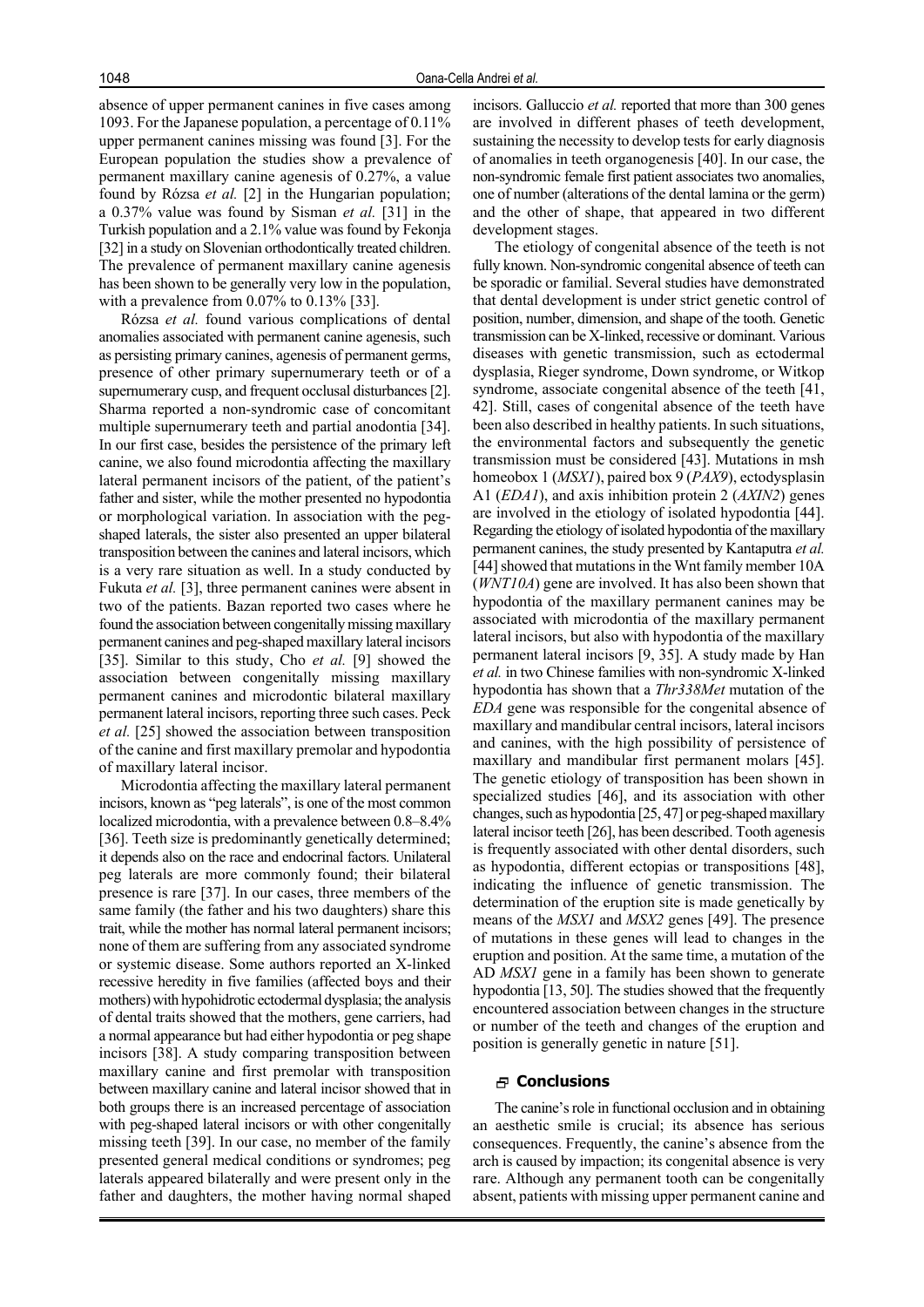no associated syndrome are extremely rare. In our country, no studies specially made on missing permanent canines have been made yet. The cases presented here are highlighting the possible association of a rare permanent maxillary canine hypodontia with other rare situations, such as bilateral morphological variations of maxillary lateral permanent incisors ("peg laterals") and transposition between the maxillary canine and the peg-shaped lateral incisor, all having a family character. Further investigations are necessary to prove the genetic association between peg-shaped maxillary lateral incisors and maxillary canine agenesis or transposition. Also, further studies are necessary to offer data on the prevalence and distribution of permanent canine agenesis or transposition in the Romanian population, especially in patients with no associated syndrome or systemic disease.

#### **Conflict of interests**

The authors declare that they have no conflict of interests.

## **Authors' contribution**

Authors #1 (OCA) and #2 (CF) have equal contributions to this paper.

#### **References**

- [1] Kambalimath HV, Jain S, Patil RU, Asokan A, Kambalimath D. Permanent maxillary canine agenesis: a rare case report. Int J Clin Pediatr Dent, 2015, 8(3):242–246. https://doi.org/10.5005/ jp-journals-10005-1322 PMID: 26604546 PMCID: PMC4647049
- [2] Rózsa N, Nagy K, Vajó Z, Gábris K, Soós A, Alberth M, Tarján I. Prevalence and distribution of permanent canine agenesis in dental paediatric and orthodontic patients in Hungary. Eur J Orthod, 2009, 31(4):374–379. https://doi.org/10.1093/ejo/cjp 018 PMID: 19474230
- [3] Fukuta Y, Totsuka M, Takeda Y, Yamamoto H. Congenital absence of the permanent canines: a clinico-statistical study. J Oral Sci, 2004, 46(4):247–252. https://doi.org/10.2334/jos nusd.46.247 PMID: 15901070
- [4] Hokari S, Inoue N, Inoue H, Okumura Y. Statistical observation on congenital missing of teeth in our university students. Nihon Koku Shindan Gakkai Zasshi, 2000, 13:228–232. https://scholar. google.com/scholar\_lookup?journal=Nihon+Koku+Shindan+ Gakkai+Zasshi+200&title=Statistical+observation+on+cong enital+missing+of+teeth+in+our+university+students.&auth or=S+Hokari&author=N+Inoue&author=H+Inoue&author=Y +Okumura&volume=13&pages=228-232&
- [5] Bergström K. An orthopantomographic study of hypodontia, supernumeraries and other anomalies in school children between ages of 8–9 years. An epidemiological study. Swed Dent J, 1977, 1(4):145–157. PMID: 270232
- [6] Lombardo C, Barbato E, Leonardi R. Bilateral maxillary canines agenesis: a case report and a literature review. Eur J Paediatr Dent, 2007, 8(1):38–41. PMID: 17359213
- [7] Nestorowicz-Obrzut K, Jarka J. Bilateral agenesis of permanent maxillary canines – two cases report. Orthod Forum, 2013, 9(2):124–139. https://dmp.umw.edu.pl/en/article/2015/52/4/521/
- [8] Altug-Atac AT, Erdem D. Prevalence and distribution of dental anomalies in orthodontic patients. Am J Orthod Dentofacial Orthop, 2007, 131(4):510–514. https://doi.org/10.1016/j.ajodo. 2005.06.027 PMID: 17418718
- [9] Cho SY, Lee CK, Chan JCY. Congenitally missing maxillary permanent canines: report of 32 cases from an ethnic Chinese population. Int J Paediatr Dent, 2004, 14(6):446–450. https:// doi.org/10.1111/j.1365-263X.2004.00571.x PMID: 15525314
- [10] Bailit HL. Dental variations among populations. An anthropologic view. Dent Clin North Am, 1975, 19(1):125–139. PMID: 1053731
- [11] Harris EF, Clark LL. Hypodontia: an epidemiologic study of American black and white people. Am J Orthod Dentofacial Orthop, 2008, 134(6):761–767. https://doi.org/10.1016/j.ajodo. 2006.12.019 PMID: 19061802
- [12] Xuan K, Jin F, Liu YL, Yuan LT, Wen LY, Yang FS, Wang XJ, Wang GH, Jin Y. Identification of a novel missense mutation of *MSX1* gene in Chinese family with autosomal-dominant

oligodontia. Arch Oral Biol, 2008, 53(8):773–779. https://doi.org/ 10.1016/j.archoralbio.2008.02.012 PMID: 18374898

- [13] Vastardis H, Karimbux N, Guthua SW, Seidman JG, Seidman CE. A human *MSX1* homeodomain missense mutation causes selective tooth agenesis. Nat Genet, 1996, 13(4):417–421. https://doi.org/10.1038/ng0896-417 PMID: 8696335
- [14] Lidral AC, Reinsing BC. The role of *MSX1* in human tooth agenesis. J Dent Res, 2002, 81(4):274–278. https://doi.org/ 10.1177/154405910208100410 PMID: 12097313 PMCID: PMC2731714
- [15] Hu G, Vastardis H, Bendall AJ, Wang Z, Logan M, Zhang H, Nelson C, Stein S, Greenfield N, Seidman CE, Seidman JG, Abate-Shen C. Haploinsufficiency of *MSX1*: a mechanism for selective tooth agenesis. Mol Cell Biol, 1998, 18(10):6044– 6051. https://doi.org/10.1128/MCB.18.10.6044 PMID: 9742121 PMCID: PMC109190
- [16] De Muynck S, Schollen E, Matthijs G, Verdonck A, Devriendt K, Carels C. A novel *MSX1* mutation in hypodontia. Am J Med Genet A, 2004, 128A(4):401–403. https://doi.org/10.1002/ajmg. a.30181 PMID: 15264286
- [17] van den Boogaard MJ, Dorland M, Beemer FA, van Amstel HK. *MSX1* mutation is associated with orofacial clefting and tooth agenesis in humans. Nat Genet, 2000, 24(4):342–343. https:// doi.org/10.1038/74155 PMID: 10742093
- [18] Kim JW, Simmer JP, Lin BPJ, Hu JCC. Novel *MSX1* frameshift causes autosomal–dominant oligodontia. J Dent Res, 2006, 85(3):267–271. https://doi.org/10.1177/154405910608500312 PMID: 16498076 PMCID: PMC2238638
- [19] Mostowska A, Biedziak B, Trzeciak WH. A novel *c.581C>T* transition localized in a highly conserved homeobox sequence of *MSX1*: is it responsible for oligodontia? J Appl Genet, 2006, 47(2):159–164. https://doi.org/10.1007/BF03194616 PMID: 16682758
- [20] Pawlowska E, Janik-Papis K, Wisniewska-Jarosinska M, Szczepanska J, Blasiak J. Mutations in the human homeobox *MSX1* gene in the congenital lack of permanent teeth. Tohoku J Exp Med, 2009, 217(4):307–312. https://doi.org/10.1620/ tjem.217.307 PMID: 19346736
- [21] Kolenc-Fusé FJ. Agenesias dentarias: en busca de las alteraciones genéticas responsables de la falta de desarrallo. Med Oral Pathol Oral Cir Bucal, 2004, 9(5):385–395. https://scielo. isciii.es/scielo.php?script=sci\_arttext&pid=S1698-44472004 000500003
- [22] Bei M, Kratochwil K, Maas RL. BMP4 rescues a non-cell autonomous function of *Msx1* in tooth development. Development, 2000, 127(21):4711–4718. https://doi.org/10.1242/dev.127.21. 4711 PMID: 11023873
- [23] Thesleff I, Nieminen P. Tooth morphogenesis and cell differentiation. Curr Opin Cell Biol, 1996, 8(6):844–850. https:// doi.org/10.1016/s0955-0674(96)80086-x PMID: 8939666
- [24] Praxedes Neto OJ, Caldas SGFR, de Medeiros AM. Transposição dentária: um desafio na clínica ortodôntica – relato de caso. Rev Clin Ortod Dental Press, 2006, 5(4):75–84. https:// br.clinicalorthodontics.net/rcodp-v05n04-2006-75/
- [25] Peck L, Peck S, Attia Y. Maxillary canine–first premolar transposition, associated dental anomalies and genetic basis. Angle Orthod, 1993, 63(2):99–109; discussion 110. https://doi.org/10. 1043/0003-3219(1993)063<0099:MCFPTA>2.0.CO;2 PMID: 8498708
- [26] Shapira Y, Kuftinec MM. Maxillary tooth transpositions: characteristic features and accompanying dental anomalies. Am J Orthod Dentofacial Orthop, 2001, 119(2):127–134. https:// doi.org/10.1067/mod.2001.111223 PMID: 11174558
- [27] Gebert TJ, Palma VC, Borges AH, Volpato LER. Dental transposition of canine and lateral incisor and impacted central incisor treatment: a case report. Dental Press J Orthod, 2014, 19(1):106–112. https://doi.org/10.1590/2176-9451.19.1.106- 112.oar PMID: 24713567 PMCID: PMC4299428
- [28] GunaShekhar M, Srinivas Rao K, Dutta B. A rare case of congenital absence of permanent canines associated with other dental anomalies. J Clin Exp Dent, 2011, 3(1):e70–e72. https://doi.org/10.4317/jced.3.e70 http://www.medicinaoral.com/ odo/volumenes/v3i1/v3i1.htm
- [29] Cabov T, Tomljenović K, Legović A, Kovac Z, Perić B, Jokić D. A case of canine hypodontia in an early Croatian cemetery Strance–Gorica. Coll Antropol, 2006, 30(2):443–446. PMID: 16848165